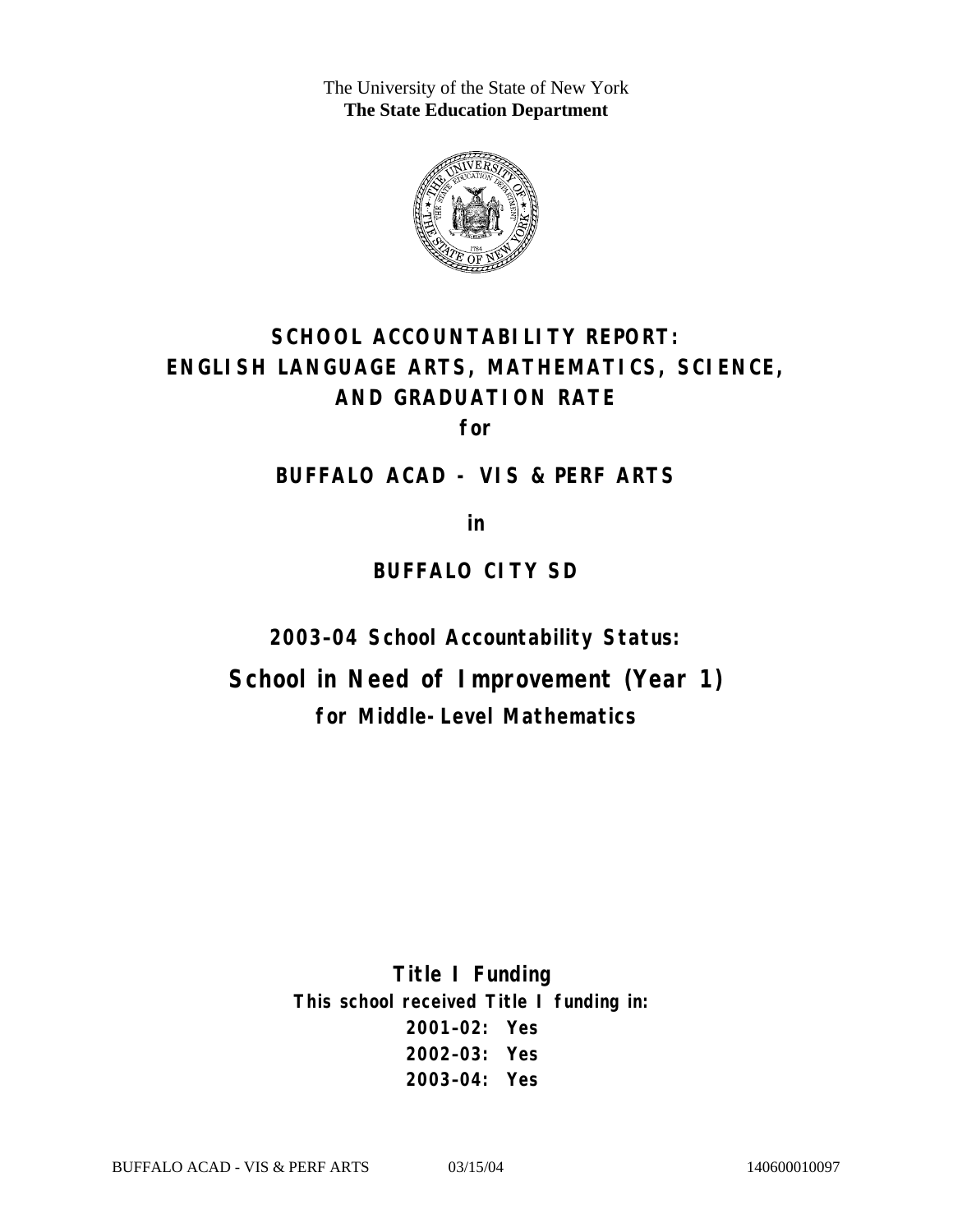#### **District/School Accountability Status Categories**

The list below defines the district or school status categories under New York State's district and school accountability system, which is divided into a Federal Title I component and a State component. A district or school that does not receive Title I funding in a school year does not have a federal status in that year. Schools receiving Title I funds that are not in good standing must provide school choice for their students; those in need of improvement year 2 and beyond must also provide Supplemental Education Services to eligible students. Other consequences for districts and schools not in good standing can be found at: www.emsc.nysed.gov/deputy/nclb/accountability/siinfo.htm. To be removed from any improvement status, a district or school must make Adequate Yearly Progress (AYP) for two consecutive years, or in the case of a School Under Registration Review, achieve the performance targets established for the school by the Commissioner.

**District/School in Good Standing:** A district or school is considered to be in good standing if it has not been identified as a District or School in Need of Improvement, Requiring Corrective Action, Planning for Restructuring, or Requiring Academic Progress, or as a School Under Registration Review.

**District/School Requiring Academic Progress:** Under the State component of New York's accountability system, a district or school that did not make AYP in the same grade and subject for two consecutive years is considered a School Requiring Academic Progress (Year 1) the following year. In each succeeding year that the school fails to make AYP, the year designation is incremented by one.

**District/School in Need of Improvement (Year 1):** A district or school that has not made AYP for two consecutive years in the same grade or subject while receiving Title I funds is considered a District/School in Need of Improvement (Year 1) the following year.

**District/School in Need of Improvement (Year 2):** A District or School in Need of Improvement (Year 1) that does not make AYP in the grade or subject for which it was identified while receiving Title I funds is considered a District or School in Need of Improvement (Year 2) the following year.

**District/School Requiring Corrective Action:** A District or School in Need of Improvement (Year 2) that does not make AYP in the grade or subject for which it was identified while receiving Title I funds is considered a District or School Requiring Corrective Action the following year.

**District/School Planning for Restructuring:** A District or School Requiring Corrective Action that does not make AYP in the grade or subject for which it was identified while receiving Title I funds is considered a District or School Planning for Restructuring the following year.

**School Under Registration Review (SURR):** Schools that are farthest from the State standard and have been determined by the Commissioner to be most in need of improvement are Schools Under Registration Review. These schools must achieve performance targets specified by the Commissioner of Education in their area(s) of identification within a prescribed timeframe or risk having their registration revoked by the Board of Regents.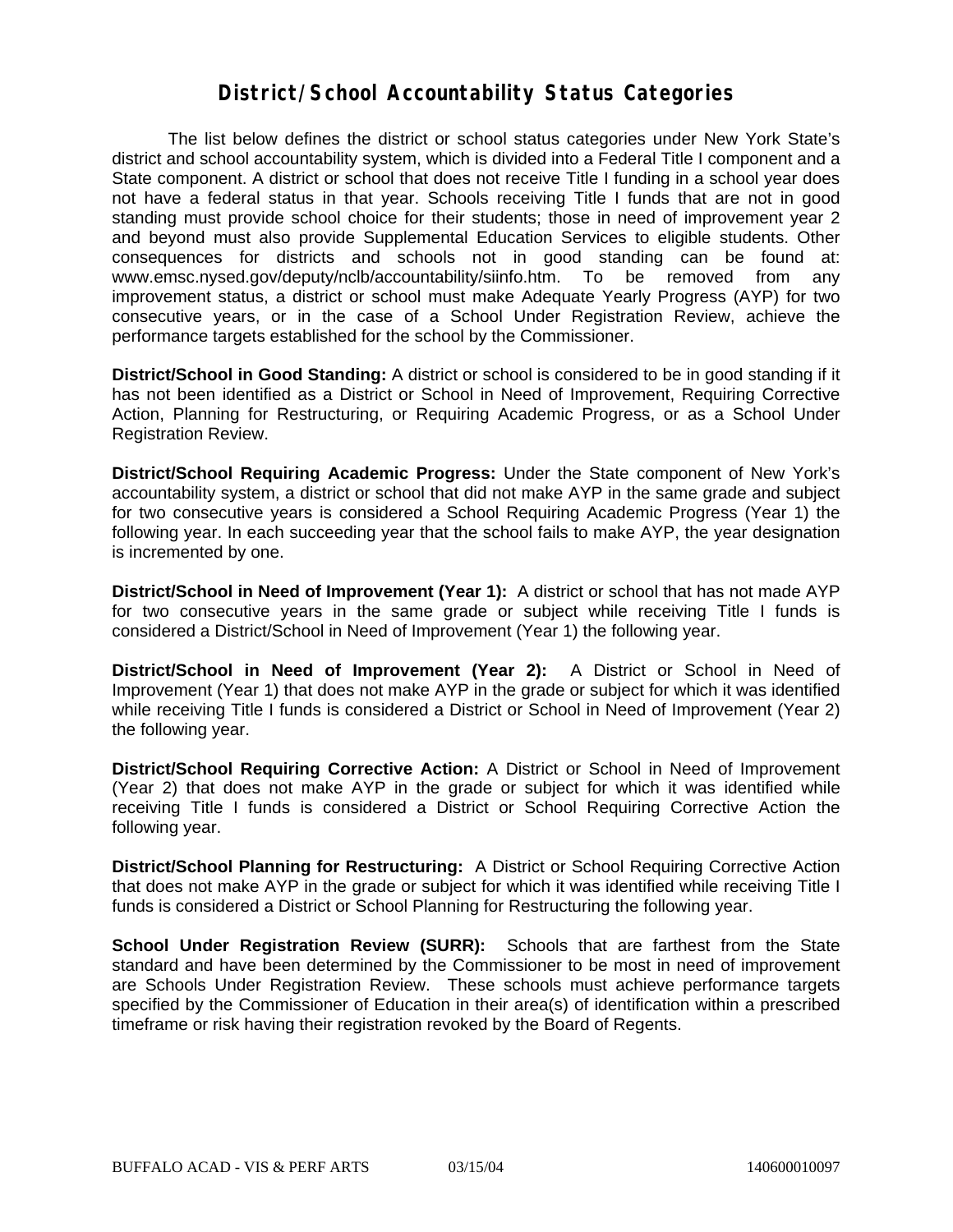## **Middle-Level English Language Arts**

Definitions of terms, such as Performance Index and Effective Annual Measurable Objective (AMO), are in the glossary, which is the last page of this report.

**For a school to make Adequate Yearly Progress (AYP) in 2002–03, every accountability group must make AYP.** 

**For an accountability group to make AYP in 2002–03, it must** 

- 1. meet the 95 percent participation requirement (*2002–03 Participation*), *and*
- 2. *either* meet its Effective AMO *or* make safe harbor (*2002–03 Performance* and *Standards*).

To meet the participation requirement, 95 percent of the grade 8 enrollment in each accountability group with 40 or more students must

be tested. To meet the Effective AMO, the Performance Index for each group with 30 or more continuously enrolled students must equal or exceed the Effective AMO. To make safe harbor, the Performance Index of each of these groups must equal or exceed its ELA safe harbor target *and* the group must meet the middle-level science qualification for safe harbor. (See the middle-level science page of this report for further information on meeting the science qualification for safe harbor.)

*ELA Safe Harbor Targets:* The middle-level *2002–03* ELA Safe Harbor Target is calculated by using the following equation: 2001–02 PI + (200  $-$  the 2001–02 PI)  $\times$  0.10. The 2003–04 ELA Safe Harbor Target is  $\,$ calculated by using the following equation:  $2002-03$  PI +  $(200 -$  the 2002–03 PI)  $\times$  0.10. The 2003–04 target is provided for groups whose PI was below the Effective AMO in 2002–03.

| <b>Accountability Group</b>       | 2002-03 Participation |                                    | 2002-03 Performance*                                    |                      | 2002-03 Standards |                                     |                                                           |                                                       | 2003-04                                    |
|-----------------------------------|-----------------------|------------------------------------|---------------------------------------------------------|----------------------|-------------------|-------------------------------------|-----------------------------------------------------------|-------------------------------------------------------|--------------------------------------------|
|                                   | Grade 8<br>Enrollment | Percent of<br>Enrollment<br>Tested | Count of<br>Continuously<br>Enrolled<br><b>Students</b> | Performance<br>Index | Effective<br>AMO  | <b>ELA Safe</b><br>Harbor<br>Target | Met the<br>Science<br>Qualification<br>for Safe<br>Harbor | Made<br><b>AYP</b> in<br><b>ELA</b> in<br>$2002 - 03$ | <b>ELA Safe</b><br><b>Harbor</b><br>Target |
| All Students                      | 98                    | 99%                                | 97                                                      | 126                  | 97                |                                     |                                                           | <b>Yes</b>                                            |                                            |
| <b>Students with Disabilities</b> | 18                    |                                    | 17                                                      |                      |                   |                                     |                                                           |                                                       |                                            |
| American Indian/Alaskan Native    |                       |                                    |                                                         |                      |                   |                                     |                                                           |                                                       |                                            |
| <b>Black</b>                      | 63                    | 100%                               | 63                                                      | 117                  | 95                |                                     |                                                           | <b>Yes</b>                                            |                                            |
| Hispanic                          | 10                    |                                    | 10                                                      |                      |                   |                                     |                                                           |                                                       |                                            |
| Asian or Pacific Islander         | $\overline{2}$        |                                    | $\overline{2}$                                          |                      |                   |                                     |                                                           |                                                       |                                            |
| White                             | 23                    |                                    | 22                                                      |                      |                   |                                     |                                                           |                                                       |                                            |
| Limited English Proficient        |                       |                                    |                                                         |                      |                   |                                     |                                                           |                                                       |                                            |
| Economically Disadvantaged        | 65                    | 98%                                | 64                                                      | 111                  | 95                |                                     |                                                           | <b>Yes</b>                                            |                                            |
| <b>Final AYP Determination</b>    |                       |                                    |                                                         |                      |                   |                                     |                                                           | <b>Yes</b>                                            |                                            |

\*For schools with fewer than 30 continuously enrolled tested students in 2002–03, data for 2001–02 and 2002–03 were combined to determine counts and PIs.

\*\*Groups with a "\*\*" are not required to meet the science qualification for safe harbor to make safe harbor in English and mathematics because fewer than 30 students in the group were administered the science test.

**State accountability status in middle-level English language arts: School in Good Standing** 

Title I accountability status in middle-level English language arts: School in Good Standing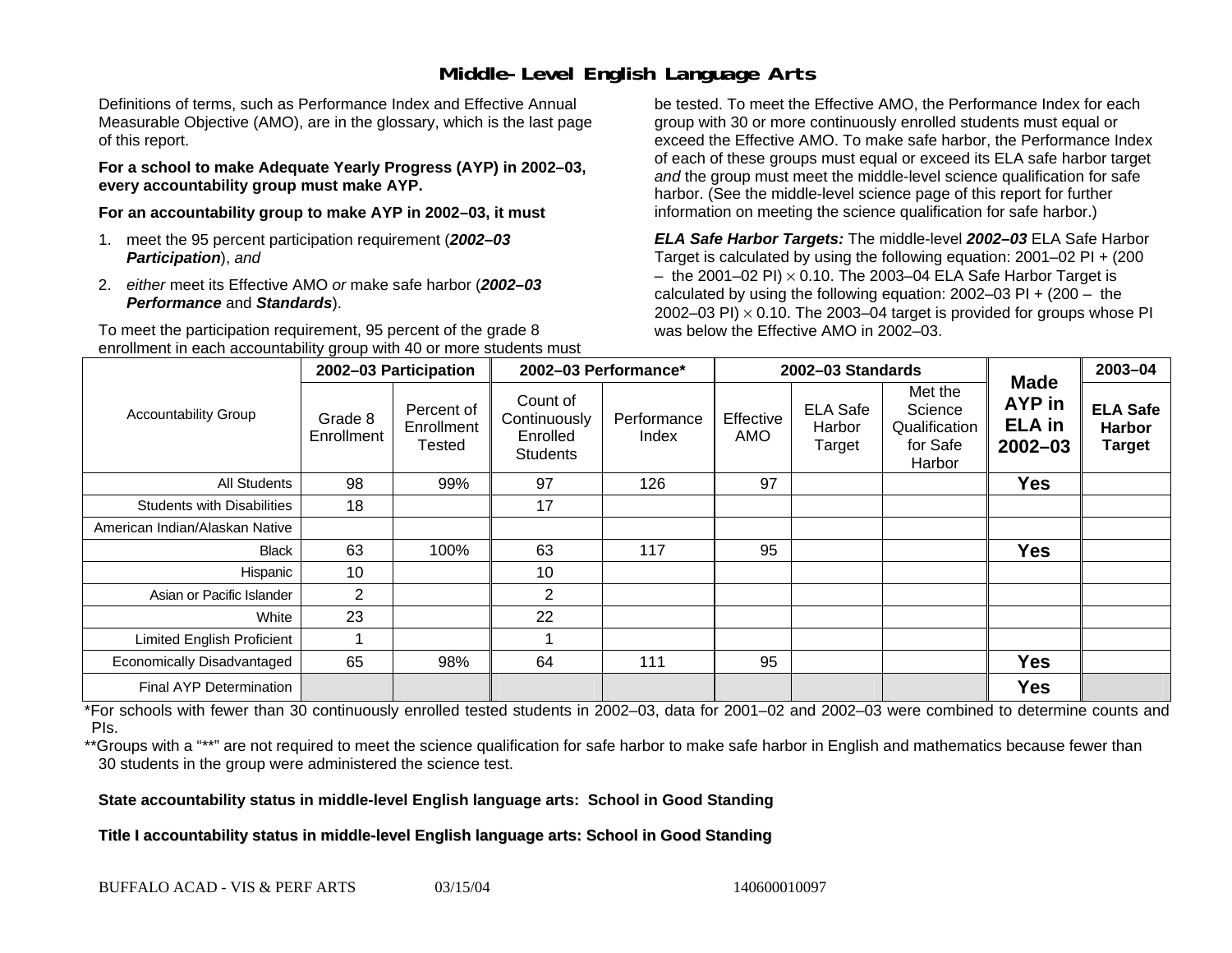### **Middle-Level Mathematics**

Definitions of terms, such as Performance Index and Effective Annual Measurable Objective (AMO), are in the glossary, which is the last page of this report.

**For a school to make Adequate Yearly Progress (AYP) in 2002–03, every accountability group must make AYP.** 

**For an accountability group to make AYP in 2002–03, it must** 

- 1. meet the 95 percent participation requirement (*2002–03 Participation*), *and*
- 2. *either* meet its Effective AMO *or* make safe harbor (*2002–03 Performance* and *Standards*).

To meet the participation requirement, 95 percent of the grade 8 enrollment in each accountability group with 40 or more students must

be tested. To meet the Effective AMO, the Performance Index for each group with 30 or more continuously enrolled students must equal or exceed the Effective AMO. To make safe harbor, the Performance Index of each of these groups must equal or exceed its math safe harbor target *and* the group must meet the middle-level science qualification for safe harbor. (See the middle-level science page of this report for further information on meeting the science qualification for safe harbor.)

*Math Safe Harbor Targets:* The middle-level 2002–03 Math Safe Harbor Target is calculated by using the following equation: 2001–02 PI + (200 – the 2001–02 PI) × 0.10. The 2003–04 Math Safe Harbor Target is calculated by using the following equation: 2002–03 PI + (200  $-$  the 2002–03 PI)  $\times$  0.10. The 2003–04 target is provided for groups whose PI was below the Effective AMO in 2002–03

| <b>Accountability Group</b>       | 2002-03 Participation |                                    | 2002-03 Performance*                                    |                      |                  | 2002-03 Standards             | <b>Made</b>                                               | 2003-04                                 |                                                    |
|-----------------------------------|-----------------------|------------------------------------|---------------------------------------------------------|----------------------|------------------|-------------------------------|-----------------------------------------------------------|-----------------------------------------|----------------------------------------------------|
|                                   | Grade 8<br>Enrollment | Percent of<br>Enrollment<br>Tested | Count of<br>Continuously<br>Enrolled<br><b>Students</b> | Performance<br>Index | Effective<br>AMO | Math Safe<br>Harbor<br>Target | Met the<br>Science<br>Qualification<br>for Safe<br>Harbor | AYP in<br><b>Math in</b><br>$2002 - 03$ | <b>Math Safe</b><br><b>Harbor</b><br><b>Target</b> |
| <b>All Students</b>               | 95                    | 96%                                | 91                                                      | 132                  | 71               |                               |                                                           | <b>Yes</b>                              |                                                    |
| <b>Students with Disabilities</b> | 16                    |                                    | 12                                                      |                      |                  |                               |                                                           |                                         |                                                    |
| American Indian/Alaskan Native    |                       |                                    |                                                         |                      |                  |                               |                                                           |                                         |                                                    |
| <b>Black</b>                      | 62                    | 95%                                | 59                                                      | 125                  | 68               |                               |                                                           | <b>Yes</b>                              |                                                    |
| Hispanic                          | 10                    |                                    | 9                                                       |                      |                  |                               |                                                           |                                         |                                                    |
| Asian or Pacific Islander         | $\overline{2}$        |                                    | $\overline{2}$                                          |                      |                  |                               |                                                           |                                         |                                                    |
| White                             | 21                    |                                    | 21                                                      |                      |                  |                               |                                                           |                                         |                                                    |
| <b>Limited English Proficient</b> |                       |                                    |                                                         |                      |                  |                               |                                                           |                                         |                                                    |
| Economically Disadvantaged        | 63                    | 94%                                | 59                                                      | 120                  | 68               |                               |                                                           | <b>No</b>                               |                                                    |
| <b>Final AYP Determination</b>    |                       |                                    |                                                         |                      |                  |                               |                                                           | <b>No</b>                               |                                                    |

\*For schools with fewer than 30 continuously enrolled tested students in 2002–03, data for 2001–02 and 2002–03 were combined to determine counts and PIs.

\*\*Groups with a "\*\*" are not required to meet the science qualification for safe harbor to make safe harbor in English and mathematics because fewer than 30 students in the group were administered the science test.

**State accountability status in middle-level mathematics: School Requiring Academic Progress Year 1** 

Title I accountability status in middle-level mathematics: School In Need of Improvement Year 1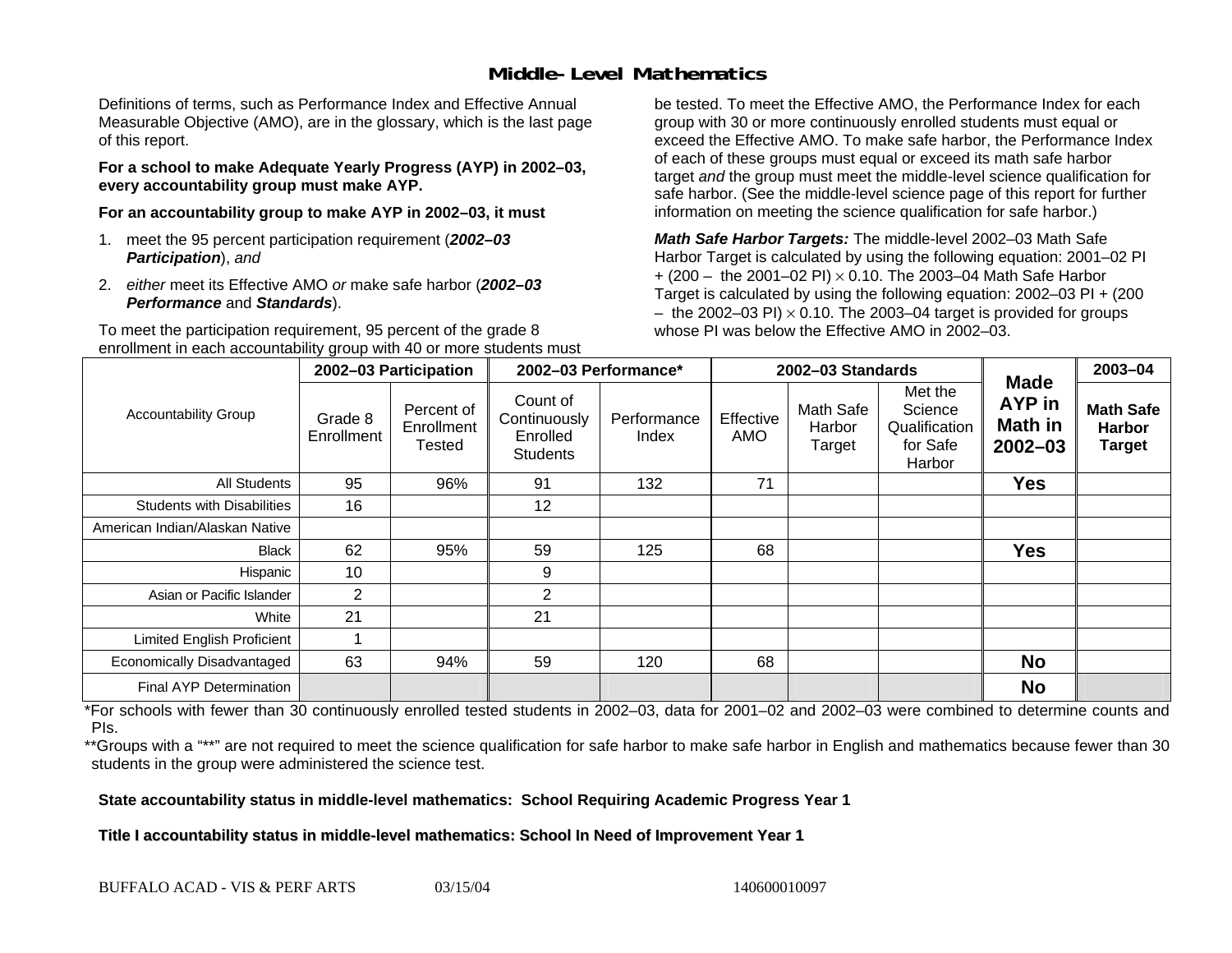### **Middle-Level Science**

Definitions of terms, such as Progress Target and Adequate Yearly Progress (AYP), are in the glossary, which is the last page of this report.

*Made AYP in Science in 2002–03:* For a school to make AYP in science, the Performance Index (PI) for the "All Students" group must equal or exceed the State Science Standard or the Science Progress Target.

*Qualification for Safe Harbor in Middle-Level ELA and Math:* For an accountability group to be considered Qualified for Safe Harbor in

Middle-Level ELA and Math, the PI must equal or exceed the State Science Standard or the Science Progress Target in middle-level science for that group. Groups with fewer than 30 students tested in middle-level science are not subject to this qualification criterion.

*Science Progress Targets:* The middle-level 2002–03 Science Progress Target is calculated by adding one point to the 2001–02 PI. The 2003–04 Science Progress Target is calculated by adding one point to the 2002–03 PI. The 2003–04 target is provided for groups whose PI was below the State Science Standard in 2002–03.

|                                   |                                                         | 2002-03 Performance* |                              | 2002-03 Standards             |                                             | $2002 - 03$                                                            | $2003 - 04$                   |
|-----------------------------------|---------------------------------------------------------|----------------------|------------------------------|-------------------------------|---------------------------------------------|------------------------------------------------------------------------|-------------------------------|
| <b>Accountability Group</b>       | Count of<br>Continuously<br>Enrolled<br><b>Students</b> | Performance<br>Index | State<br>Science<br>Standard | Science<br>Progress<br>Target | <b>Made AYP</b><br>in Science<br>in 2002-03 | Qualified<br>for Safe<br>Harbor in<br>Middle-<br>Level ELA<br>and Math | Science<br>Progress<br>Target |
| <b>All Students</b>               | 91                                                      | 165                  | 100                          |                               | <b>Yes</b>                                  | Yes                                                                    |                               |
| <b>Students with Disabilities</b> | 12                                                      |                      |                              |                               |                                             |                                                                        |                               |
| American Indian/Alaskan Native    |                                                         |                      |                              |                               |                                             |                                                                        |                               |
| <b>Black</b>                      | 58                                                      | 160                  | 100                          |                               |                                             | Yes                                                                    |                               |
| Hispanic                          | 10                                                      |                      |                              |                               |                                             |                                                                        |                               |
| Asian or Pacific Islander         | 2                                                       |                      |                              |                               |                                             |                                                                        |                               |
| White                             | 21                                                      |                      |                              |                               |                                             |                                                                        |                               |
| Limited English Proficient        |                                                         |                      |                              |                               |                                             |                                                                        |                               |
| Economically Disadvantaged        | 61                                                      | 154                  | 100                          |                               |                                             | Yes                                                                    |                               |
| Final AYP Determination           |                                                         |                      |                              |                               | <b>Yes</b>                                  |                                                                        |                               |

\*For schools with fewer than 30 continuously enrolled students in 2002–03, data for 2001–02 and 2002–03 were combined to determine counts and PIs.

**State accountability status in middle-level science: School in Good Standing** 

Title I accountability status in middle-level science: School in Good Standing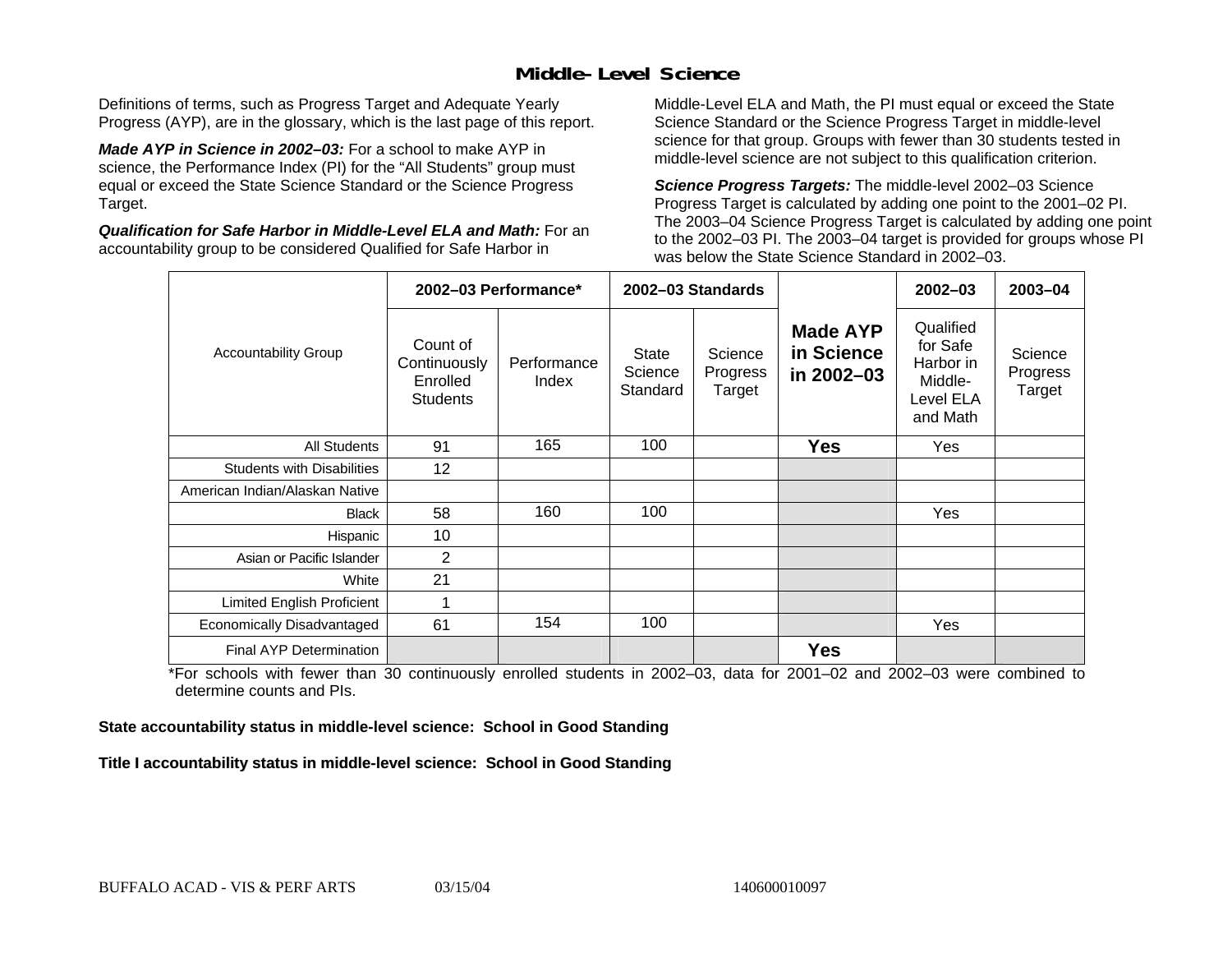### **Secondary-Level English Language Arts**

Definitions of terms, such as Performance Index and Effective Annual Measurable Objective (AMO), are in the glossary, which is the last page of this report.

#### **For a school to make Adequate Yearly Progress (AYP) in 2002–03, every accountability group must make AYP.**

**For an accountability group to make AYP in 2002–03,** it must meet its Effective AMO *or* make safe harbor (*2002–03 Performance* and *Standards*). To meet the Effective AMO, the Performance Index for each group with 30 or more cohort members must equal or exceed the Effective AMO. To make safe harbor, the Performance Index of each of these groups must equal or exceed its ELA safe harbor target *and* the group must meet the graduation-rate qualification for safe harbor. (See the graduation-rate page of this report for further information on meeting the graduation-rate qualification for safe harbor.)

*ELA Safe Harbor Targets:* The secondary-level 2002–03 ELA Safe Harbor Target is calculated by using the following equation: 2001–02 PI + (200 – the 2001–02 PI) <sup>×</sup> 0.10. The 2003–04 ELA Safe Harbor Target is calculated by using the following equation: 2002–03 PI + (200 – the 2002–03 PI)  $\times$  0.10. The 2003–04 target is provided for groups whose PI was below the Effective AMO in 2002–03.

|                                   | 2002-03 Performance*                                 |                      |                  | 2002-03 Standards                   | <b>Made</b>                                                           | 2003-04                                |                                     |
|-----------------------------------|------------------------------------------------------|----------------------|------------------|-------------------------------------|-----------------------------------------------------------------------|----------------------------------------|-------------------------------------|
| <b>Accountability Group</b>       | Count of 1999<br>Accountability<br>Cohort<br>Members | Performance<br>Index | Effective<br>AMO | <b>ELA Safe</b><br>Harbor<br>Target | Met the<br><b>Graduation-Rate</b><br>Qualification for<br>Safe Harbor | AYP in<br><b>ELA</b> in<br>$2002 - 03$ | <b>ELA Safe</b><br>Harbor<br>Target |
| All Students                      | 107                                                  | 166                  | 132              |                                     | Yes                                                                   | <b>Yes</b>                             |                                     |
| <b>Students with Disabilities</b> | 10                                                   |                      |                  |                                     |                                                                       |                                        |                                     |
| American Indian/Alaskan Native    |                                                      |                      |                  |                                     |                                                                       |                                        |                                     |
| <b>Black</b>                      | 56                                                   | 152                  | 129              |                                     | Yes                                                                   | <b>Yes</b>                             |                                     |
| Hispanic                          | 12                                                   |                      |                  |                                     |                                                                       |                                        |                                     |
| Asian or Pacific Islander         |                                                      |                      |                  |                                     |                                                                       |                                        |                                     |
| White                             | 38                                                   | 187                  | 126              |                                     | Yes                                                                   | <b>Yes</b>                             |                                     |
| Limited English Proficient        |                                                      |                      |                  |                                     |                                                                       |                                        |                                     |
| Economically Disadvantaged        | 52                                                   | 154                  | 129              |                                     | Yes                                                                   | <b>Yes</b>                             |                                     |
| Final AYP Determination           |                                                      |                      |                  |                                     |                                                                       | <b>Yes</b>                             |                                     |

\*For schools with fewer than thirty 1999 accountability cohort members, 1998 and 1999 cohort data were combined to determine counts and PIs.

\*\*Groups with a "\*\*" are not required to meet the graduation-rate qualification for safe harbor, because fewer than 30 members in the 1998 graduation-rate cohort were in those groups.

**State accountability status in secondary-level English language arts: School in Good Standing** 

Title I accountability status in secondary-level English language arts: School in Good Standing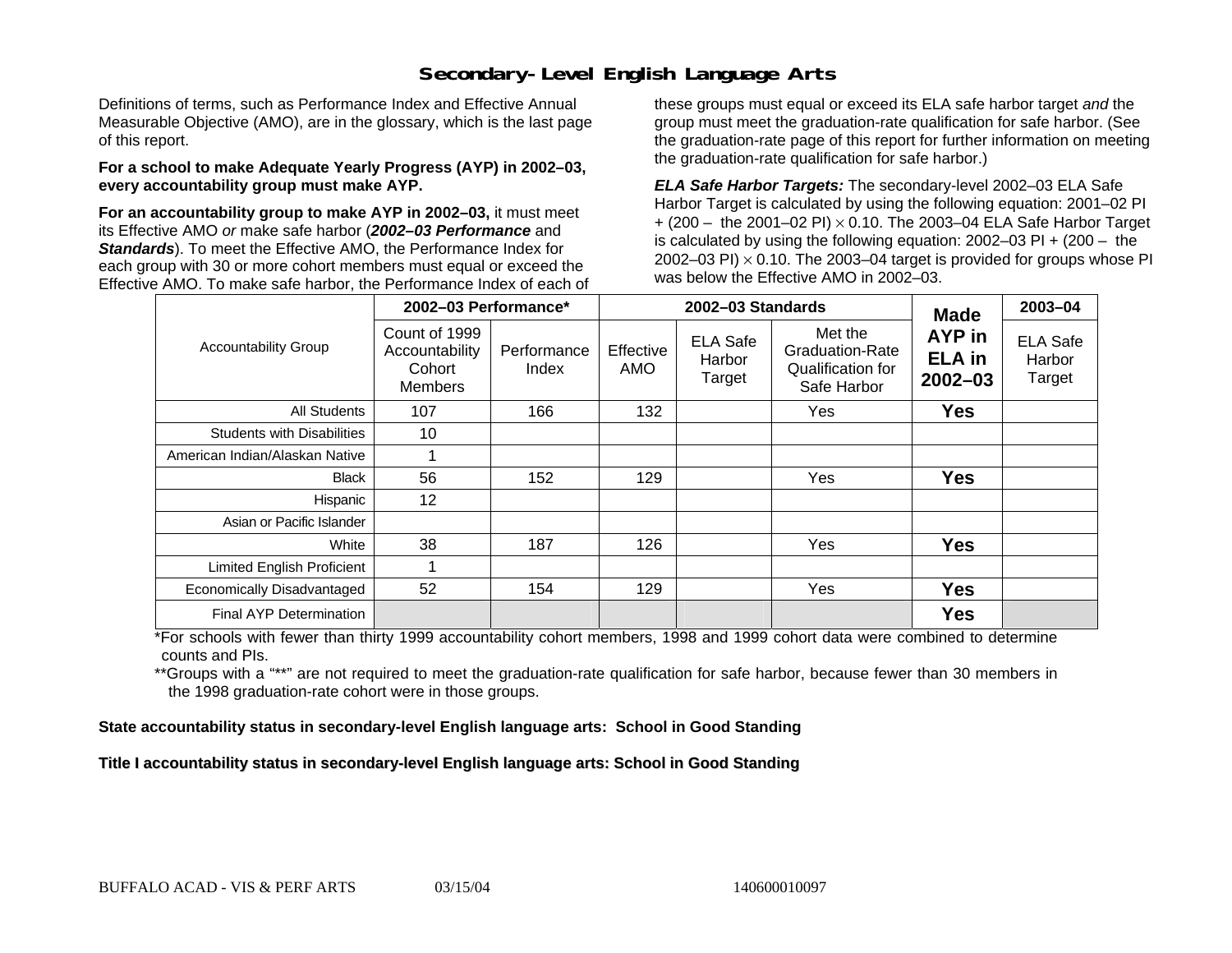### **Secondary-Level Mathematics**

Definitions of terms, such as Performance Index and Effective Annual Measurable Objective (AMO), are in the glossary, which is the last page of this report.

#### **For a school to make Adequate Yearly Progress (AYP) in 2002–03, every accountability group must make AYP.**

**For an accountability group to make AYP in 2002–03,** it must meet its Effective AMO *or* make safe harbor (*2002–03 Performance* and *Standards*). To meet the Effective AMO, the Performance Index for each group with 30 or more cohort members must equal or exceed the Effective AMO. To make safe harbor, the Performance Index of each of these groups must equal or exceed its math safe harbor target *and* the group must meet the graduation-rate qualification for safe harbor. (See the graduation-rate page of this report for further information on meeting the graduation-rate qualification for safe harbor.)

*Math Safe Harbor Targets:* The secondary-level 2002–03 Math Safe Harbor Target is calculated by using the following equation: 2001–02 PI + (200 – the 2001–02 PI) × 0.10. The 2003–04 Math Safe Harbor Target is calculated by using the following equation: 2002–03 PI + (200  $-$  the 2002–03 PI)  $\times$  0.10. The 2003–04 target is provided for groups whose PI was below the Effective AMO in 2002–03.

|                                   | 2002-03 Performance*                                        |                      |                  | 2002-03 Standards             | <b>Made</b>                                                           | 2003-04                                 |                               |
|-----------------------------------|-------------------------------------------------------------|----------------------|------------------|-------------------------------|-----------------------------------------------------------------------|-----------------------------------------|-------------------------------|
| <b>Accountability Group</b>       | Count of 1999<br>Accountability<br>Cohort<br><b>Members</b> | Performance<br>Index | Effective<br>AMO | Math Safe<br>Harbor<br>Target | Met the<br><b>Graduation-Rate</b><br>Qualification for<br>Safe Harbor | AYP in<br><b>Math in</b><br>$2002 - 03$ | Math Safe<br>Harbor<br>Target |
| <b>All Students</b>               | 107                                                         | 156                  | 122              |                               | Yes                                                                   | <b>Yes</b>                              |                               |
| <b>Students with Disabilities</b> | 10                                                          |                      |                  |                               |                                                                       |                                         |                               |
| American Indian/Alaskan Native    |                                                             |                      |                  |                               |                                                                       |                                         |                               |
| <b>Black</b>                      | 56                                                          | 145                  | 119              |                               | Yes                                                                   | <b>Yes</b>                              |                               |
| Hispanic                          | 12                                                          |                      |                  |                               |                                                                       |                                         |                               |
| Asian or Pacific Islander         |                                                             |                      |                  |                               |                                                                       |                                         |                               |
| White                             | 38                                                          | 174                  | 116              |                               | Yes                                                                   | <b>Yes</b>                              |                               |
| Limited English Proficient        |                                                             |                      |                  |                               |                                                                       |                                         |                               |
| Economically Disadvantaged        | 52                                                          | 152                  | 119              |                               | Yes                                                                   | <b>Yes</b>                              |                               |
| <b>Final AYP Determination</b>    |                                                             |                      |                  |                               |                                                                       | <b>Yes</b>                              |                               |

\*For schools with fewer than thirty 1999 accountability cohort members, 1998 and 1999 cohort data were combined to determine counts and PIs.

\*\*Groups with a "\*\*" are not required to meet the graduation-rate qualification for safe harbor, because fewer than 30 members in the 1998 graduation-rate cohort were in those groups.

**State accountability status in secondary-level mathematics: School in Good Standing** 

Title I accountability status in secondary-level mathematics: School in Good Standing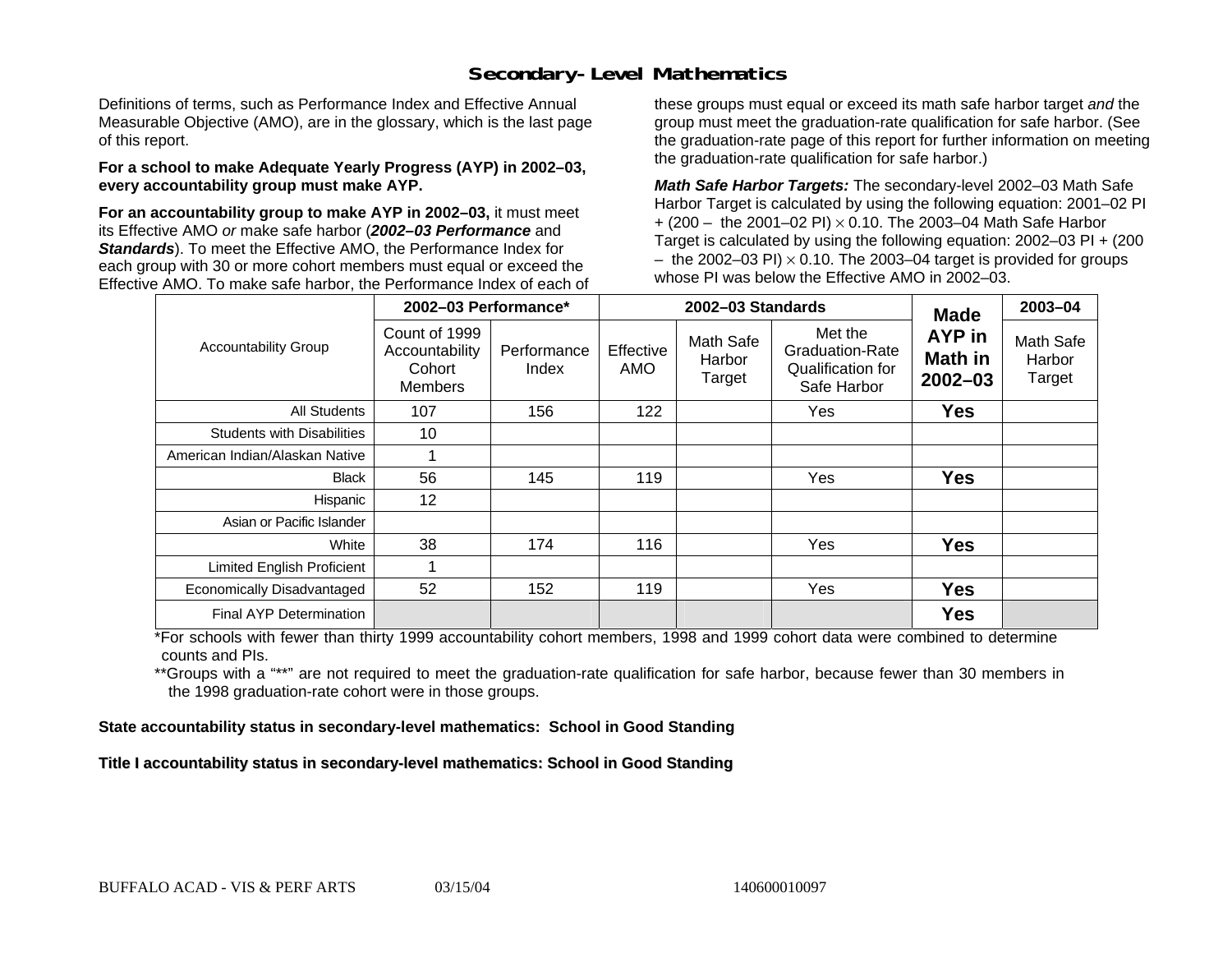## **Graduation Rate**

Definitions of terms, such as Progress Target and Adequate Yearly Progress (AYP), are in the glossary, which is the last page of this report.

*Made AYP in Graduation Rate in 2002–03:* For a school to make AYP in graduation rate, the Percent Earning a Local Diploma by August 31, 2002 for the "All Students" group must equal or exceed the Graduation-Rate Standard or the Graduation-Rate Progress Target.

*Qualification for Safe Harbor in Secondary-Level ELA and Math:* For an accountability group to be considered Qualified for Safe Harbor in Secondary-Level ELA and Math, the Percent Earning a Local Diploma

by August 31, 2002 must equal or exceed the Graduation-Rate Standard or the Graduation-Rate Progress Target for that group.

*Graduation-Rate Progress Targets:* The 2002–03 Graduation-Rate Progress Target is calculated by adding one point to the Percent Earning a Local Diploma by June 30, 2002. The 2003–04 Graduation-Rate Target is calculated by adding one point to the Percent Earning a Local Diploma by August 31, 2002. This target is provided for each group whose Percent Earning a Local Diploma by August 31, 2002 is below the Graduation-Rate Standard in 2002–03. Groups with fewer than 30 cohort members are not subject to this criterion.

|                                   |                                                                         | 2002-03 Performance                                      |                                 | 2002-03 Standards                         |                                                                             | $2002 - 03$                                                               | 2003-04                                   |
|-----------------------------------|-------------------------------------------------------------------------|----------------------------------------------------------|---------------------------------|-------------------------------------------|-----------------------------------------------------------------------------|---------------------------------------------------------------------------|-------------------------------------------|
| <b>Accountability Group</b>       | Count of<br>1998<br>Graduation-<br><b>Rate Cohort</b><br><b>Members</b> | Percent Earning a<br>Local Diploma by<br>August 31, 2002 | Graduation-<br>Rate<br>Standard | Graduation-<br>Rate<br>Progress<br>Target | <b>Made AYP</b><br>in<br><b>Graduation</b><br><b>Rate in</b><br>$2002 - 03$ | Qualified<br>for Safe<br>Harbor in<br>Secondary-<br>Level ELA<br>and Math | Graduation-<br>Rate<br>Progress<br>Target |
| All Students                      | 126                                                                     | 87                                                       | 55                              |                                           | Yes                                                                         | Yes                                                                       |                                           |
| <b>Students with Disabilities</b> | 17                                                                      |                                                          |                                 |                                           |                                                                             |                                                                           |                                           |
| American Indian/Alaskan Native    |                                                                         |                                                          |                                 |                                           |                                                                             |                                                                           |                                           |
| <b>Black</b>                      | 61                                                                      | 82                                                       | 55                              |                                           |                                                                             | Yes                                                                       |                                           |
| Hispanic                          | $\overline{7}$                                                          |                                                          |                                 |                                           |                                                                             |                                                                           |                                           |
| Asian or Pacific Islander         |                                                                         |                                                          |                                 |                                           |                                                                             |                                                                           |                                           |
| White                             | 56                                                                      | 93                                                       | 55                              |                                           |                                                                             | Yes                                                                       |                                           |
| Limited English Proficient        | $\overline{2}$                                                          |                                                          |                                 |                                           |                                                                             |                                                                           |                                           |
| Economically Disadvantaged        | 57                                                                      | 88                                                       | 55                              |                                           |                                                                             | Yes                                                                       |                                           |
| <b>Final AYP Determination</b>    |                                                                         |                                                          |                                 |                                           | Yes                                                                         |                                                                           |                                           |

#### **State accountability status for graduation rate: School in Good Standing**

Title I accountability status for graduation rate: School in Good Standing